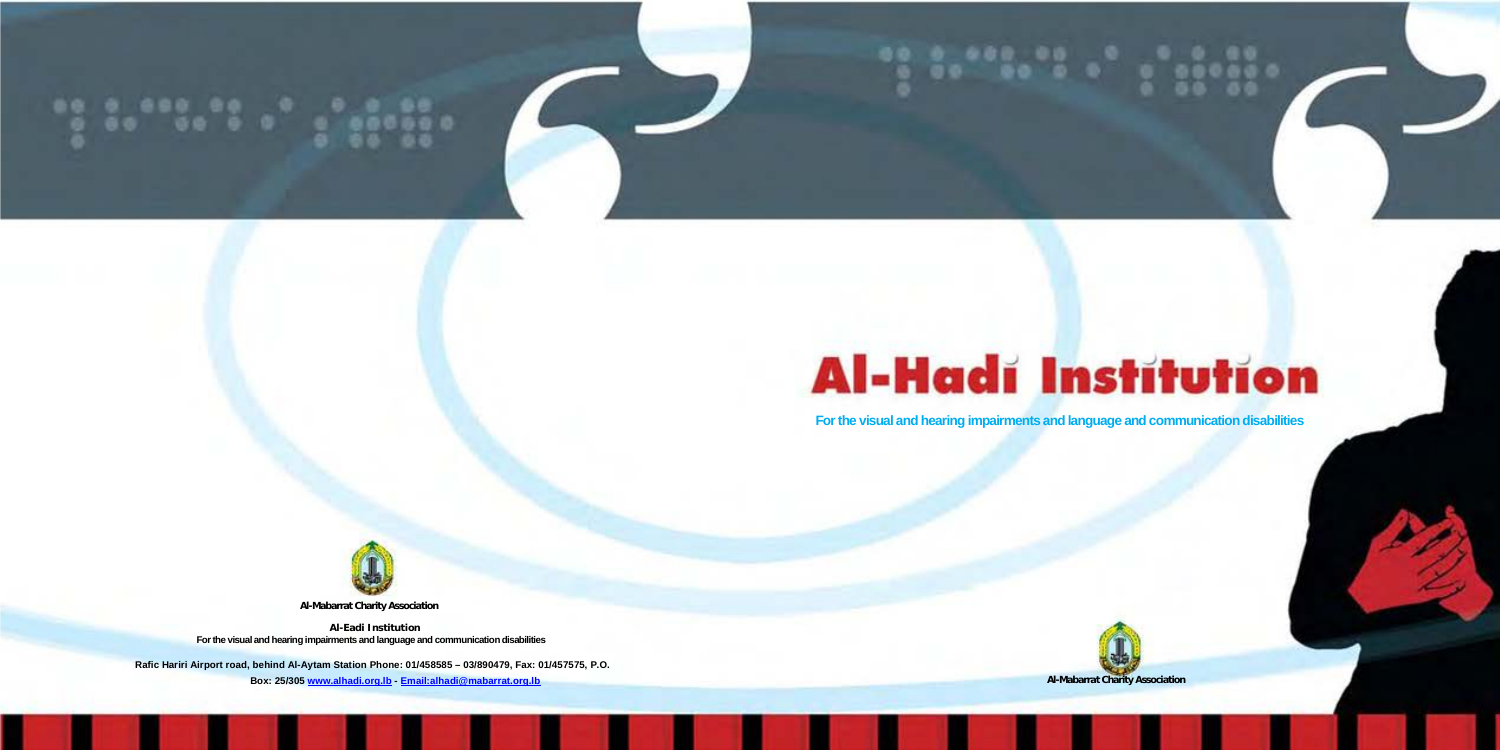## **Al-Hadi Institution**

**For the visual and hearing impairments and language and communication disabilities**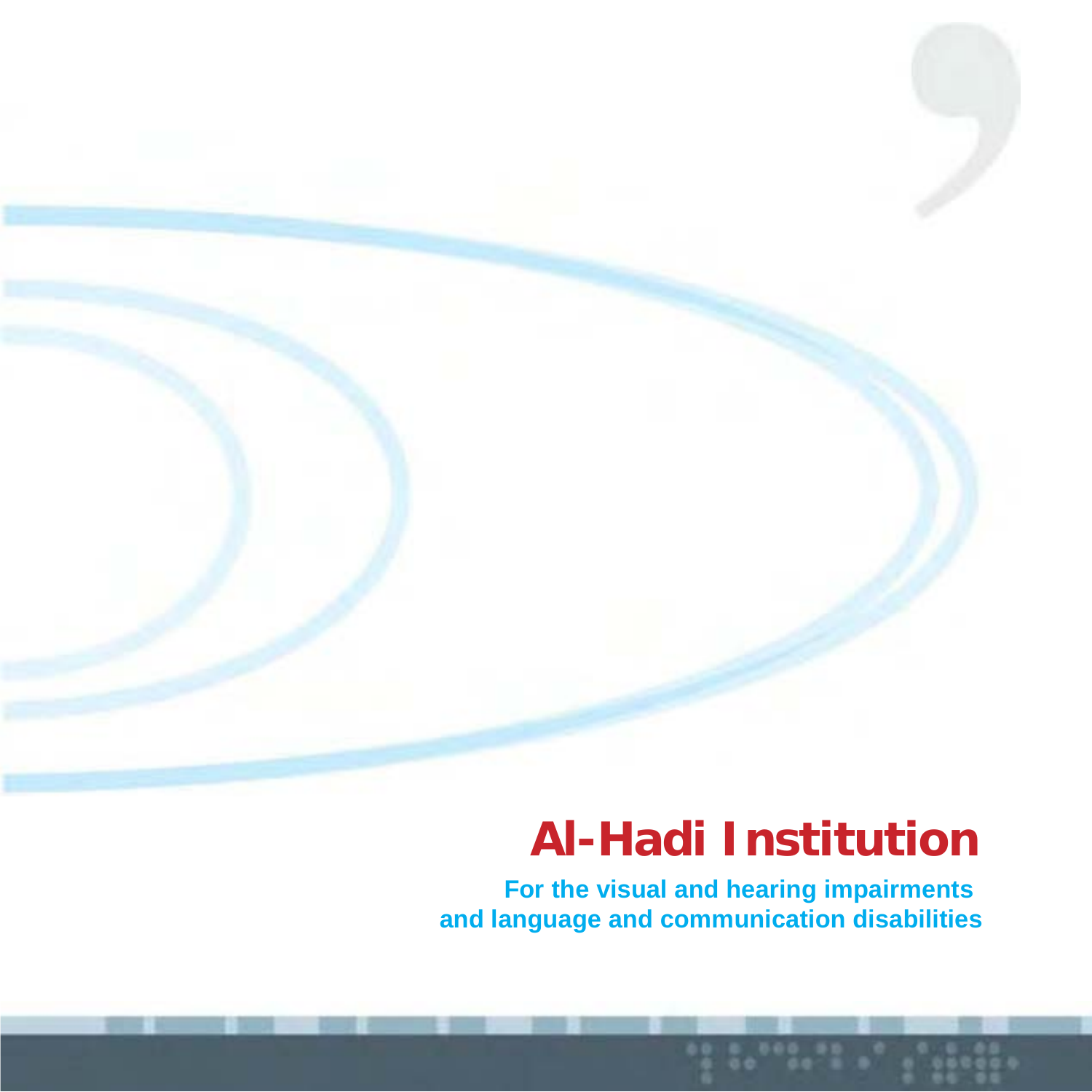## **The mission**

2

Al-Hadi Institution for the visual and hearing impairments and language and communication disabilities aims at developing the comprehensive abilities of the people of special needs by means of teaching, rehabilitation, and education in a dignified, egalitarian, and respectful manner that enables the handicapped to feel his humanity, and get integrated in the society as a missionary, constructive, truthful, active, and interactive person with all sectors of the society.

## **The objectives of the Institution**

#### *The objectives of the Institution are:*

1-Providing qualitative education for the students of special needs that is similar and equal to the education in the other ordinary schools.

2-Constructive social and educational integration and cultivation of skills to reach full independence.

3-Launching and participating in campaigns that educate on the rights of the handicapped at different locations, and adopting all methods to reach equality and lift marginalization.

4-Developing the abilities of the students of special needs at different art, sport, cultural, and intellectual levels, and participating in various national activities.

#### **A general view about the Institution**

The schools of the Institution were established in 1988, under the ministerial decree number

3251. They include three academic schools: Al-Nour School for the Blind, Al-Raja' School for the Deaf, and Al-Bayan School for Language and Communication Disabilities, in addition to a vocational school, and a department for integrating students and following up their progress at different high schools and universities. The Institution also deals with other domains pertaining to the demands and rights of the handicapped.

Al-Hadi Institution was elected as a member in the National Association of the Physically Handicapped (NAPH), the International League of Societies for persons with Mental Handicap (ILSMH), the National Committee for Autism in Lebanon, and the UNESCO schools network. In addition, the Institution is a participating member in the Special Olympics and the Lebanese League of Sports for the Handicapped. It has also taken part in several projects in association with governmental and civil institutions, along regional and international

organizations, such as: UNESCO, ESCWA, the British Council, the French 3 Cultural Centre (FCC), the Center for Educational Research and opment, the Ministry of Social Affairs, the National Employment Office (NEO), the Arab League, UNICEF, UNRWA, the Norwegian People's Aid program (NPA), the Japanese People's Aid Program (JPA), anish People's Aid program, the Arab Gulf program for United Nations Development Funds (AGFUND), the Australian nongovernmental aid program, and the United Kingdom aid program...

The Institution has a vast local, regional, and international communication network with different schools, organizations and societies. The Institution is run by a team of specialists in various fields, such as psychology, care, health, culture, and education for the handicapped.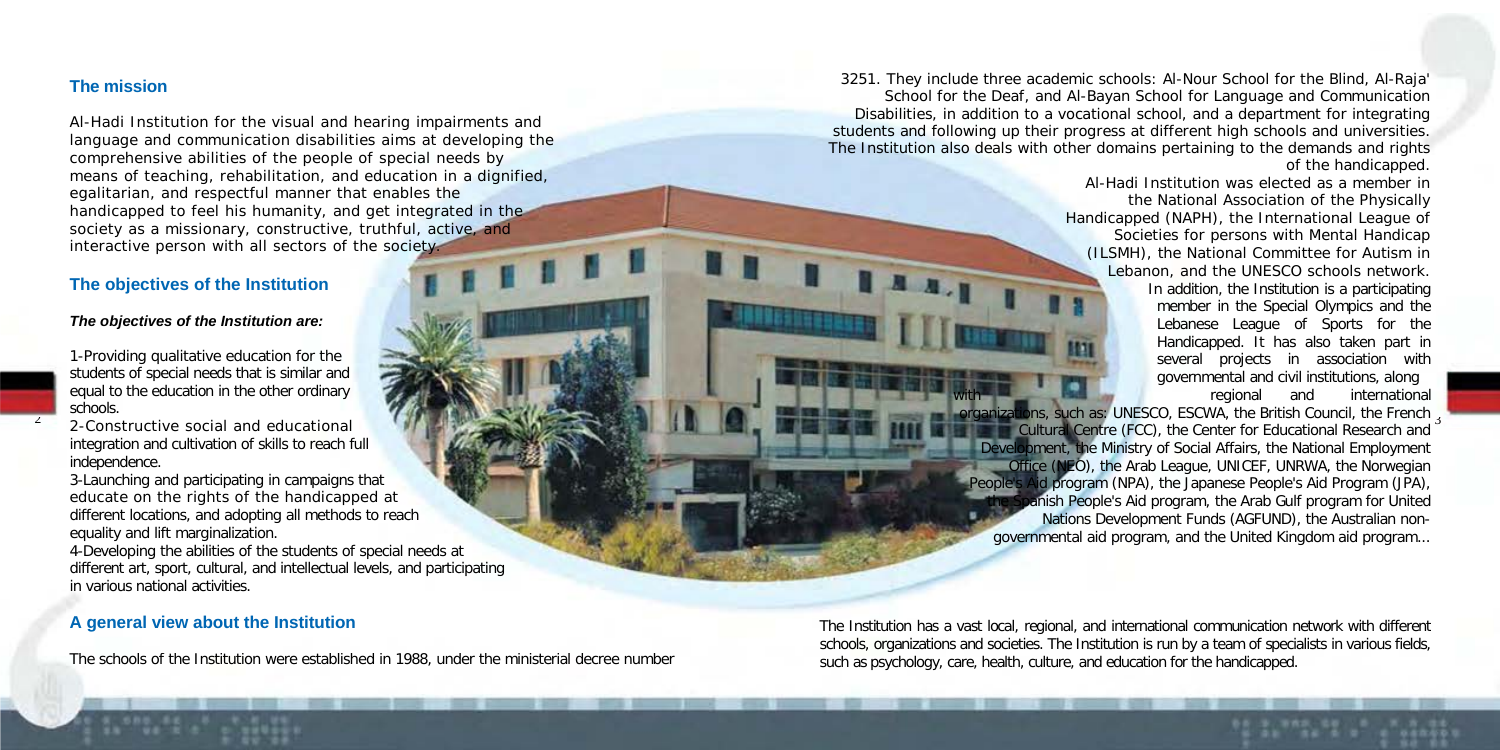It is the first school established by Al-Hadi Institution. It was opened in 1988, in a residential apartment in Al-Sfeir region and enrolled 21 blind students. However nowadays, it serves hundreds of students in a beautiful building built on Beirut Airport road. It offers education from the kindergarten level up till grade nine. The School implements the academic curricula set by the Lebanese Center for Educational Research and Development,

which are regularly modified to fit the needs of the blind and partially vision impaired students.

The School prints its academic books in Braille for all blind students.

The School develops the skills of blind students via programs specified for "motion and mobility" skills, "psychomotor" skills, and "life, social, and independence" skills. The "psychomotor" skills program is set primarily to teach the techniques to type in Braille.

4

The Institution provides the visually impaired students with a set of visual aid equipments, including: mobile magnifiers. fixed magnifiers, closed T.V. circuits,<br>manual magnifiers, in addition to several resources and means that are used to facilitate the teaching concepts, such as mathematics, sciences, and geography.









#### **-Raja' School for the Deaf**

It was opened in 1992 to enroll deaf students. It offers education from the kindergarten level up till grade nine. In the preliminary level, it enrolls students between one and a half to three years, and trains them, along with their parents, twice a week, on the methods of verbal communication and sign language.

The School opened special classes for the students who have undergone the operation of cochlea transplant, to follow-up their academic, psychological, and speech progress in an extensive manner, that renders them as qualified later on to be integrated in regular schools.

The School implements the academic curricula set by the Lebanese Center for Educational Research and Development. These curricula are modified by the school's staff to fit the potentials and needs of the deaf student.

The School's classes are equipped with collective wireless hearing aid devices, such as the F.M. system and the Electromagnetic Field, in addition to the student's personal earplug.

The School implements the technique of comprehensive communication (sign language, auditory- 5 acoustic communication, articulation...). It also trains teachers and students' parents on using the sign language and communication. In addition, the School has embarked, through a specialized committee, on developing the signs used by deaf students.

The School relies on the system of individualized teaching plans as a teaching method, in accordance with the students' needs and potentials. For this end, several special classes were opened to receive deaf students who have additional learning disabilities.

The School participated in preparing and publishing the Arabic sign language dictionary, under the supervision of the Arab League. It has also taken part in the researches conducted in Lebanon to publish a national sign language dictionary.

The Institution developed a hearing laboratory, and supplied it with a device for hearing examination, to perform regular examinations for the students, in order to monitor the progress of their hearing sense. The laboratory was also equipped with a device to test the personal earplugs and all other hearing devices, in order to control their quality and efficiency, and to refer them to maintenance whenever it is needed. The laboratory also includes a workshop to manufacture molds for the earplugs that the deaf students need.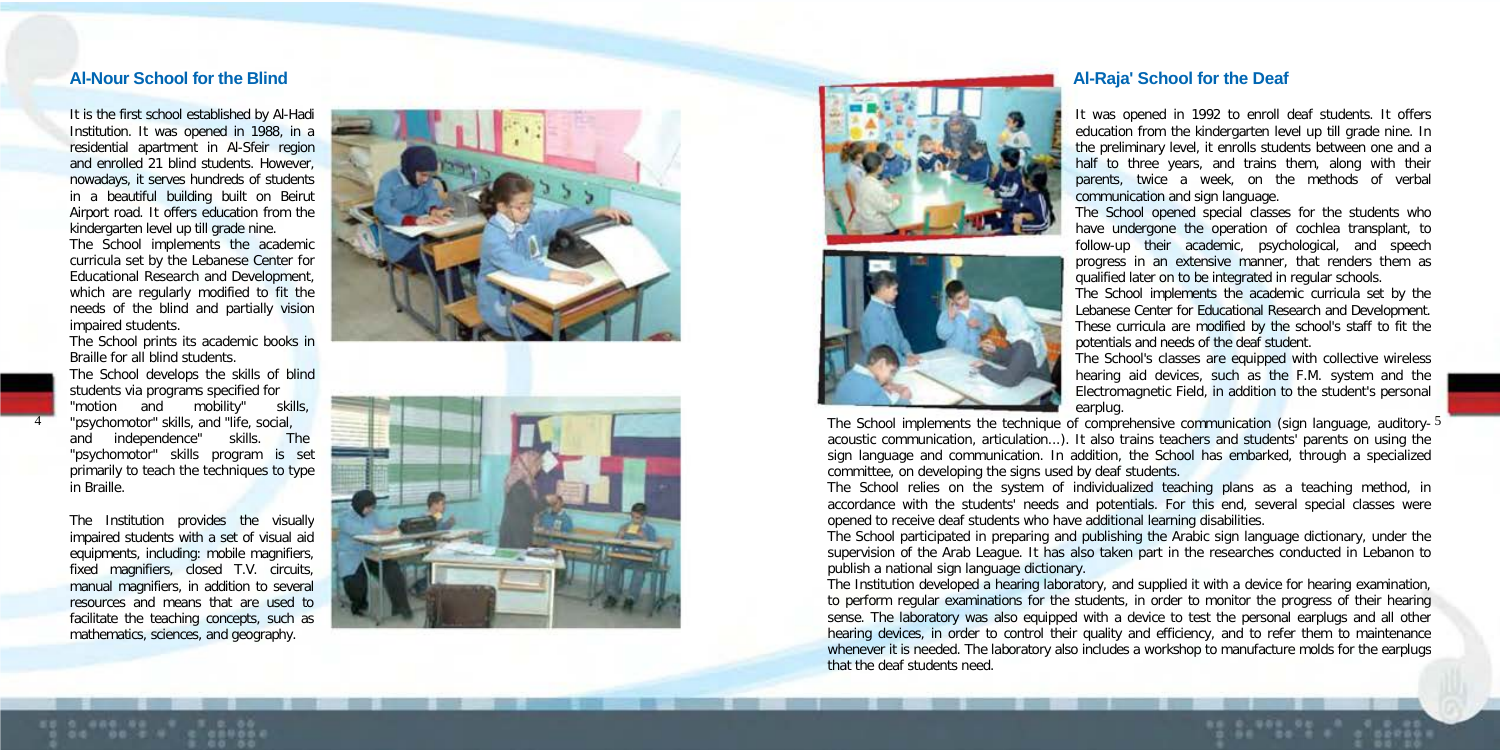

**Al-Bayan School for Language and Communication Disabilities**

Al-Bayan School was opened in 2000. Its modern building is equipped with modern equipment, under the supervision of a cohesive and specialized team.

•The school implements the educational plans that primarily suit the students' abilities; thus, the educational goals are set to suit their abilities. In addition, several methods of education, treatment, and individual plans are adopted.

•The School caters students of the following disabilities: -Delay or difficulties in articulation and speech -Learning difficulties in reading and writing -Communication difficulties/Autism





## **Medical Services**

The Institution offers medical services to the students through specialists in several domains. These services are offered in the four mentioned schools to follow up each student's case individually or within groups, in accordance with their needs. The Institution also offers these services to the people of special needs who are not enrolled in the Institution. These services are:

#### **The Vocational School**

The vocational school was established under the ministerial decree number 9921/2002. The school implements the curricula issued by the Division of the Vocational and Technical Education at the Ministry of Education. It currently offers education in the following fields:

Marketing, Trading and Business Accounting and Informatics Interior Design

The field of Interior Design is the first in its kind in Lebanon to offer the deaf students the opportunity to continue their education at an equal level to the secondary education. Actually, this will give them the opportunity, in the future, to enroll in the universities.

The courses of each major are divided over three years, after which the student receives an official Baccalaureate Technique (BT) degree. training and rehabilitation. It also organizes oneyear training sessions in the following courses: Computer, Languages, Hairdressing, Handcrafts and Artifacts, Sewing, Carpentry, and Aluminum Manufacturing.

The School offers the students training certificates given by the Division of Vocational and Technical Education of the Ministry of Education.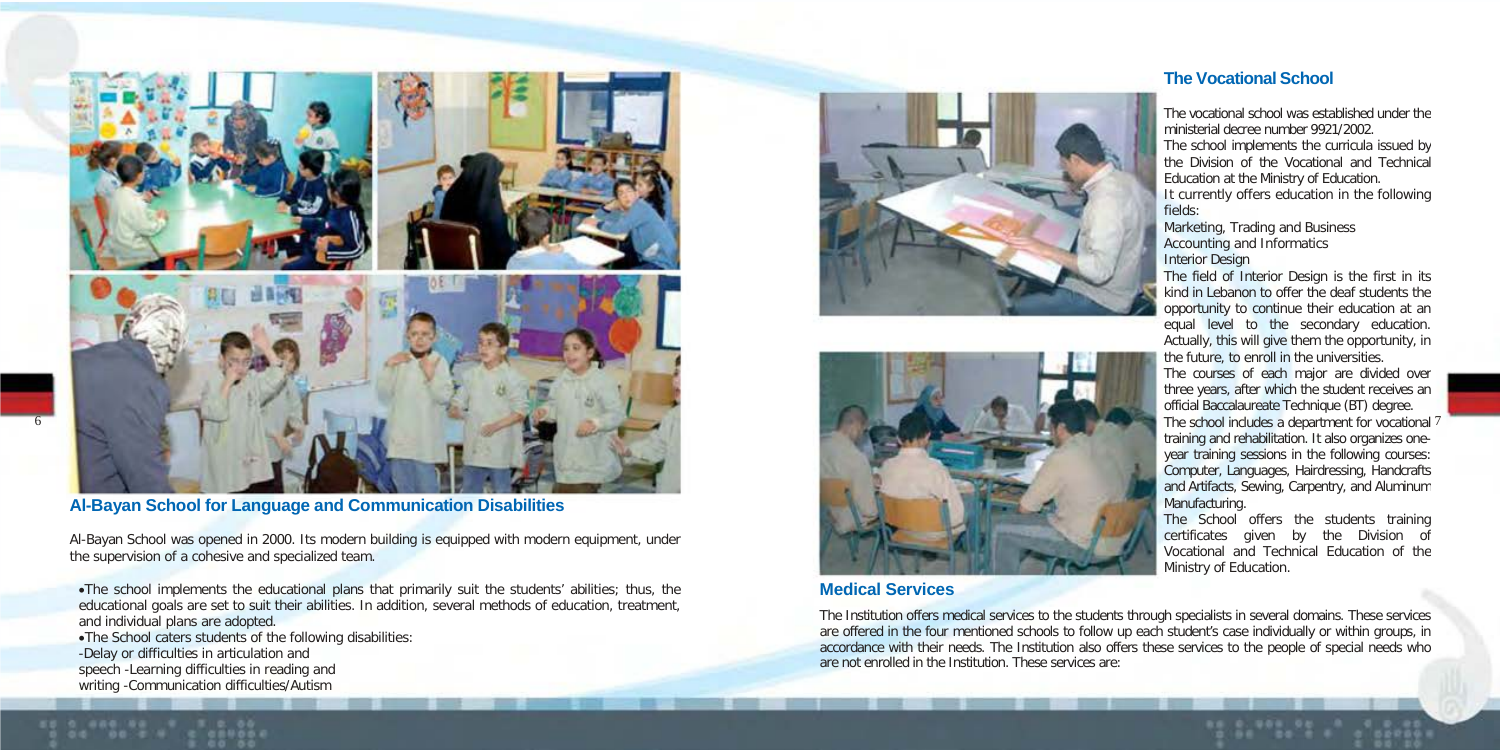

**Department of Occupational Therapy (OT):** Occupational therapy is a treatment technique that constitutes a part of alternative medicine. It aims at helping students with special needs to be independent in carrying out the daily activities, by means of rehabilitation and training on the primary skills. This can be done by referring to medical treatment methods, adaptation, and applying certain structural modifications to meet their needs, in addition to suggesting compensation techniques and aiding methods that would alleviate the physical and environmental impediments and facilitate the execution of daily activities.



8

**Department of Psychomotor Therapy:** the psychomotor therapy is applied by the body and through it to improve and treat the intellectual, behavioral, and psychological disabilities of an individual, to reach the maximum level of self-independence. This therapy also aims at reaching the level of integration between the mental and motor functions, as a result of learning and the development of the nervous system; thus, demonstrating a more significant bond between the mind and the body, and consequently training the physical response to cognitive stimulation .

**Department of Language Therapy:** it consists of a number of specialists in language therapy. Its goal is to evaluate. diagnose, and treat the difficulties in the spoken language, the written language, communication, logic, and mathematics.



**The Psychiatry Department:** the psychiatrist's task is to address the psychological educational problems of the students, with the cooperation of teachers and parents, in addition to conducting researches and devising methods that best help the students suffering from psychological disturbances that might eventually lead to educational, behavioral, emotional, and social difficulties. A psychiatrist also trains teachers and other specialists, based on the problems or difficulties that might emerge upon dealing with the target group. He/she also offers consultation on the educational curricula and the researches pertaining to them.



**Low -Vision Department:** Low vision specialists embark on developing the individual's independence in his/her daily and academic life, by activating the usage of his/her remaining visual capabilities. This can be done via therapeutic training and suggesting visual compensation aids and media that would enable the student to adapt with his/her surrounding environment, with as much independence as possible.

**Physiotherapy:** it is based on the effects of the physiological elements in man's body, by referring to simple treatment methods that activate certain reactions in the body, thus resulting in positive effects in the functions of certain body organs.

#### **School Health Care Services**

This Department offers different types of health care services to the students, teachers, educators, as well as the entire staff, by conducting regular medical examinations at the infirmary. The health care services are offered by different specialists in different domains (ophthalmologists, ENT, general health physicians, dentists, optometrists). They conduct regular examinations and checkups. This department also organizes seminars, lectures, and protective activities to provide the target group with the right information and health skills to protect them from diseases and epidemics and alleviate their symptoms. In addition, the department ensures that the school environment is hygienic and healthy, whether by spraying pesticides at a regular basis, or periodically examining the water, cleaning the water tanks, and continuously sterilizing the toilets in all sections of the Institution. Other services are also offered such as following up on the health and professional safety equipment, besides monitoring them in times of crises, whether by supplying the floors with fire extinguishers and emergency signs, or training the staff on the health and vocational safety procedures, or carrying out evacuation drills for all the workers and students.



9

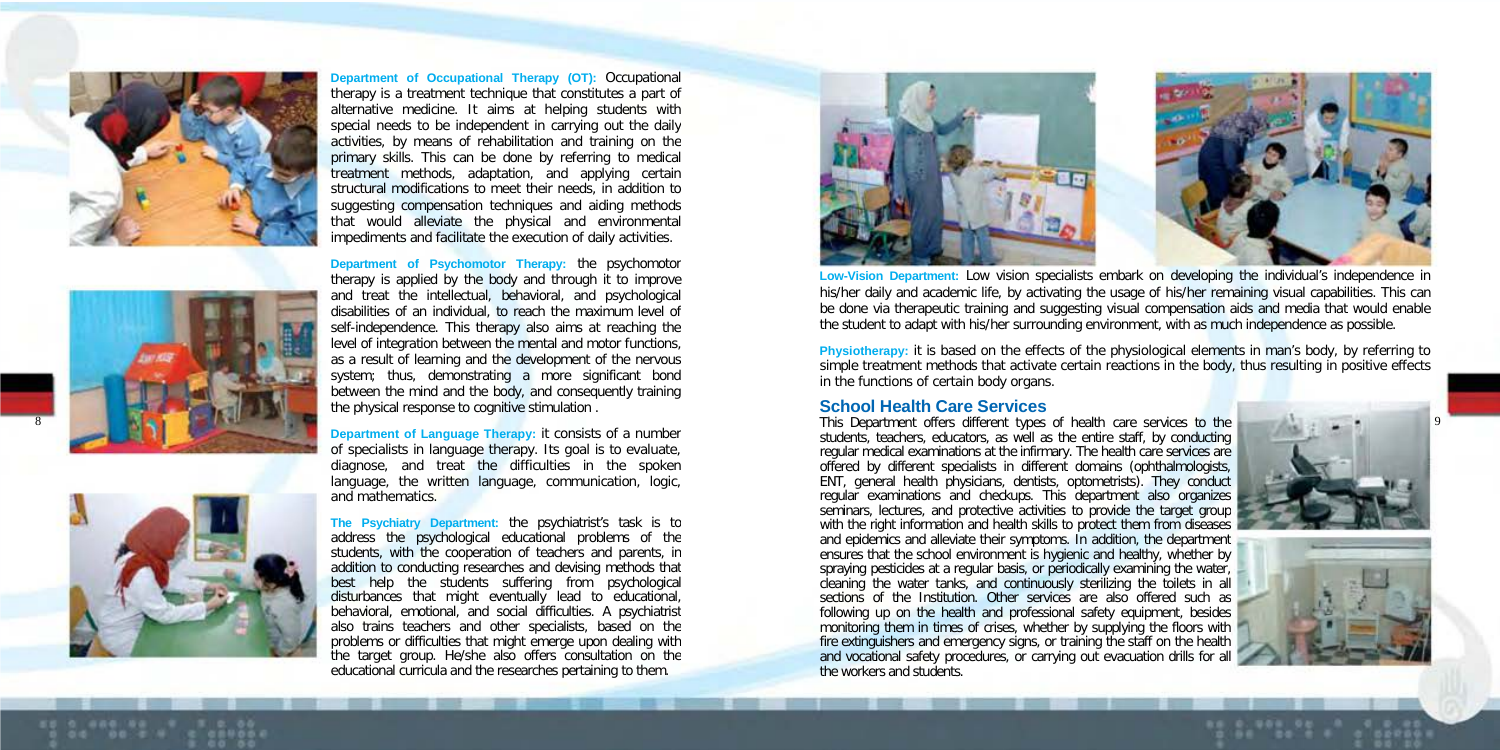#### **School Counseling**

This section is established to help the individuals who face various types of difficulties, whereby the counselor provides preventive services (lectures, seminars, quidance, and counseling) and therapeutic serv (following up the health and behavioral proble The counselor also embarks on finding the rid treatment with the help and coordination in different fields, which requires investigating inquiring, and defining the problems and need analyzing them. A counselor also provides the training and rehabilitation programs that are d enhancing and developing the individuals' abili way that would make them achieve their psychological health and welfare via the professional relation based on honesty and moral values. The school co also cooperates with the parents, teachers

specialists who are within or outside the campus of the school, to set the right programs that are capable of satisfying the beneficiaries.

#### **Academic Inclusion**

The Department of inclusion offers its services to the students of special needs who pursue their education at academic centers outside the Institution. It aims at providing the necessary social and academic integration services to the students at all levels, whether intermediate, secondary, university, or vocational. The Institution adopts the strategy of social integration and including the students and their parents in the learning process and different services... It also provides training on integrating with all the sectors of the society, as well as taking part in voluntary, scouting, and



environmental activities, and developing talents and hobbies, and interacting with the universities and their research centers. It also provides continuous training and educational courses to the students and the staff, in order to achieve advanced levels of academic success and independency.



#### **Employment Office**

The employment office was established Institution to procure the adequate jobs. graduates who undergo rehabilitation and make sure that they can function prop It also cooperates with other soc order to alter the prejudice view the society. It also strongly  $interacting$  integrating environment that



potentials of those with special needs, principle of equity and providing equal opportunities.

#### **Informatics**

#### **International Computer Driving License (ICDL)**

Al-Hadi Institution is a pioneer in keeping up with the ongoing development in the field of Information Technology (IT), especially with what is useful to students and helps them overcome their difficulties. The Institution was the first that UNESCO has chosen as a specialized and licensed center to diagnose and train on eliminating computer illiteracy in Lebanon, namely at the level of those with special needs. As a result, the Institution was granted the International Computer Driving License (ICDL).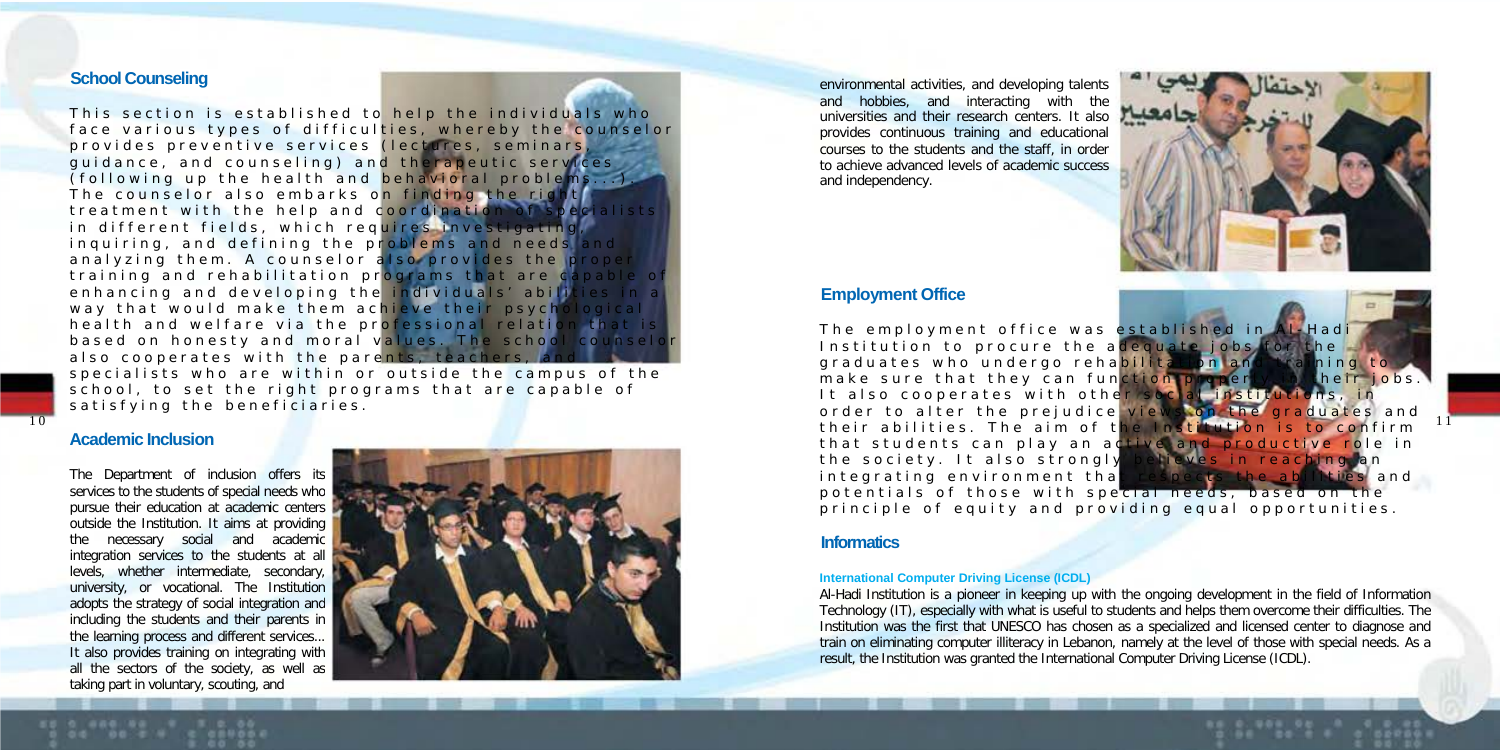

#### **The informatics laboratory for the blind**

It is a modern laboratory equipped with a number of "Braille" devices to train the blind students on applying the Braille method on using the computer for several scientific requirements. The laboratory is also equipped with audible programs and magnifying programs for the students with visual impairments. In addition, it provides Internet services for the blind who are from outside the Institution, during certain times after the school hours.

#### **The computer laboratory for the deaf**

This computer laboratory includes a number of computers supplied with programs that develop the abilities of the deaf in learning and being

**Library** Al-Nour,Al -Raja',

*Taking into consideration the signifcance of the school ibraries as a ce*

*nter for learning and fi*

creative, namely at the level of drawing and designing. In addition, some computers are provided with equipment set especially for those who are unable to use their hands so as to control the computer by the movement of the head or the foot, or by the hand itself and not the fingers.



**The Braille Library:** the Braille library exclusively includes books printed in Braille. Its used by either blind students or visually impaired ones.



technological devices that introduce the blind students to all the new cultural and intellectual publications. The library offers its services to the blind students from within and outside the Institution. It includes a huge collection of cultural audio books, periodicals, scholastic books, and university lectures recorded on





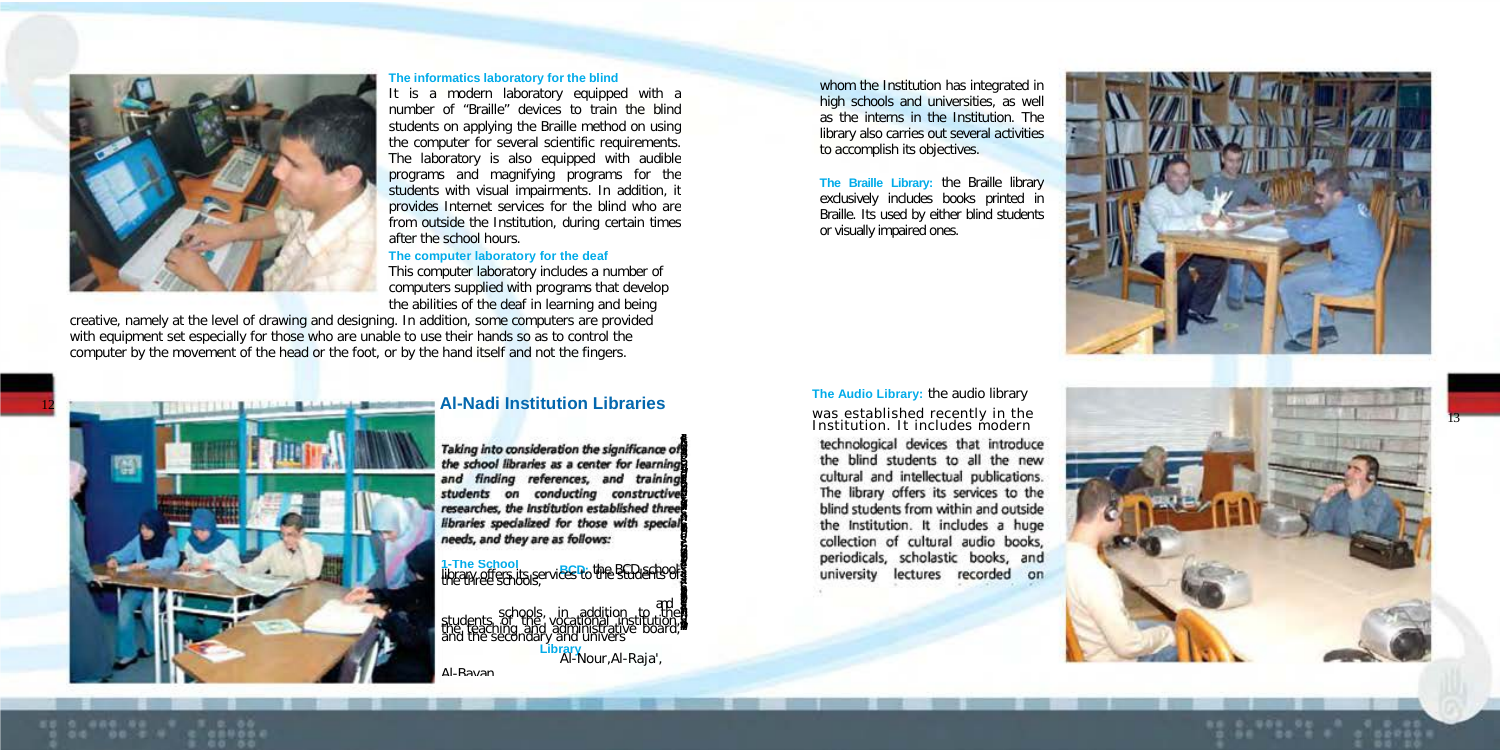## **School Clubs**

*In an attempt to enhance the abilities and skills of the students, Al-Hadi Institution established a number of school clubs run by the department of school activities. These clubs are supervised by specialists and expert teachers and trainers. In addition, the Institution provides the appropriate auditoriums and*  halls to hold these activities, which include a theater, a music hall, an art atelier, and highly equipped<br>sport courts. The most important of these clubs are: the section and the section of the section of the section



**The Arts club**







*football, goal ball for the blind,*







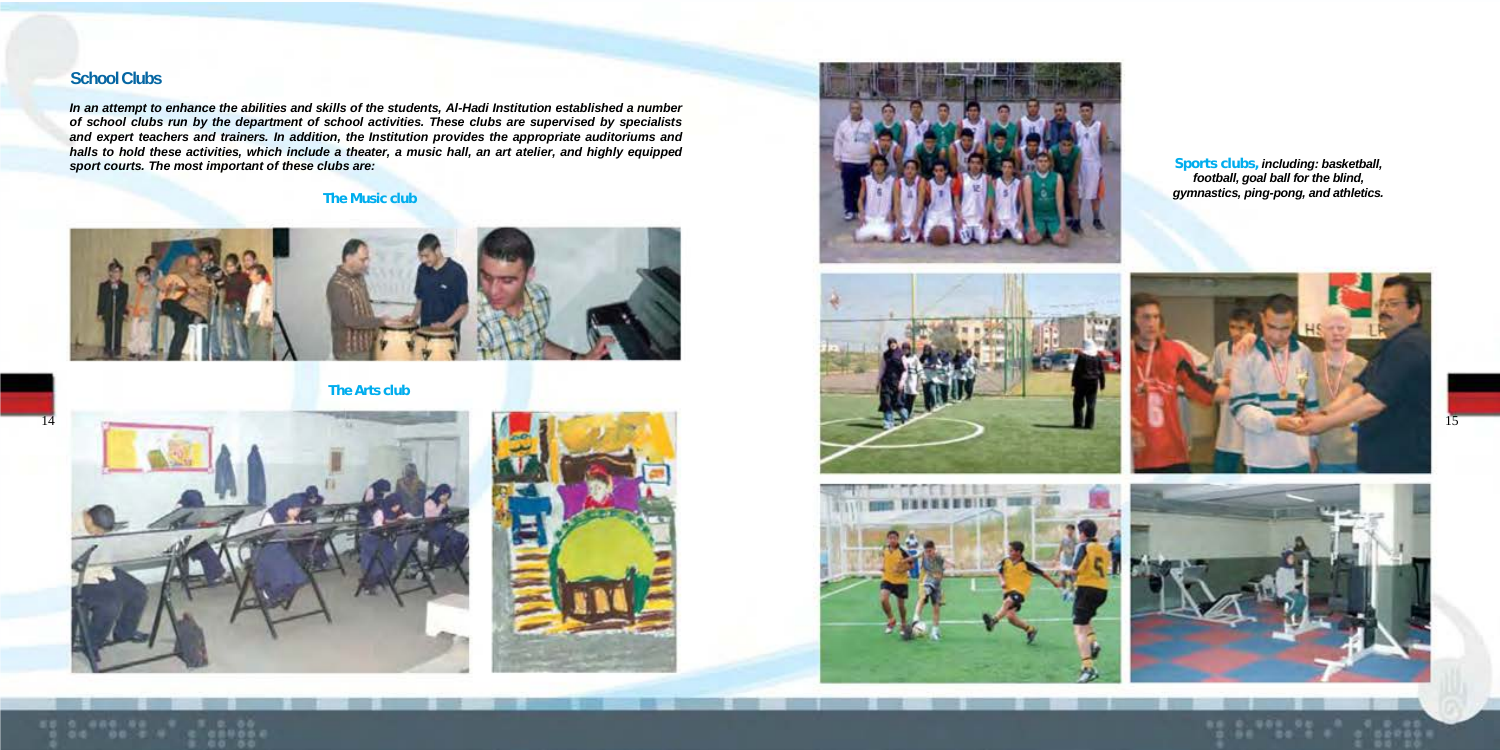#### **The Drama club Al-Hadi scouts**



**The Handcrafts club**







These clubs have participated in several national and international competitions and galleries along with private clubs. They have also participated in various regional and international tournaments, besides the participation of the club members with their peers from several private and official schools. The students received several trophies and certificates of appreciation at the national, regional, and international levels.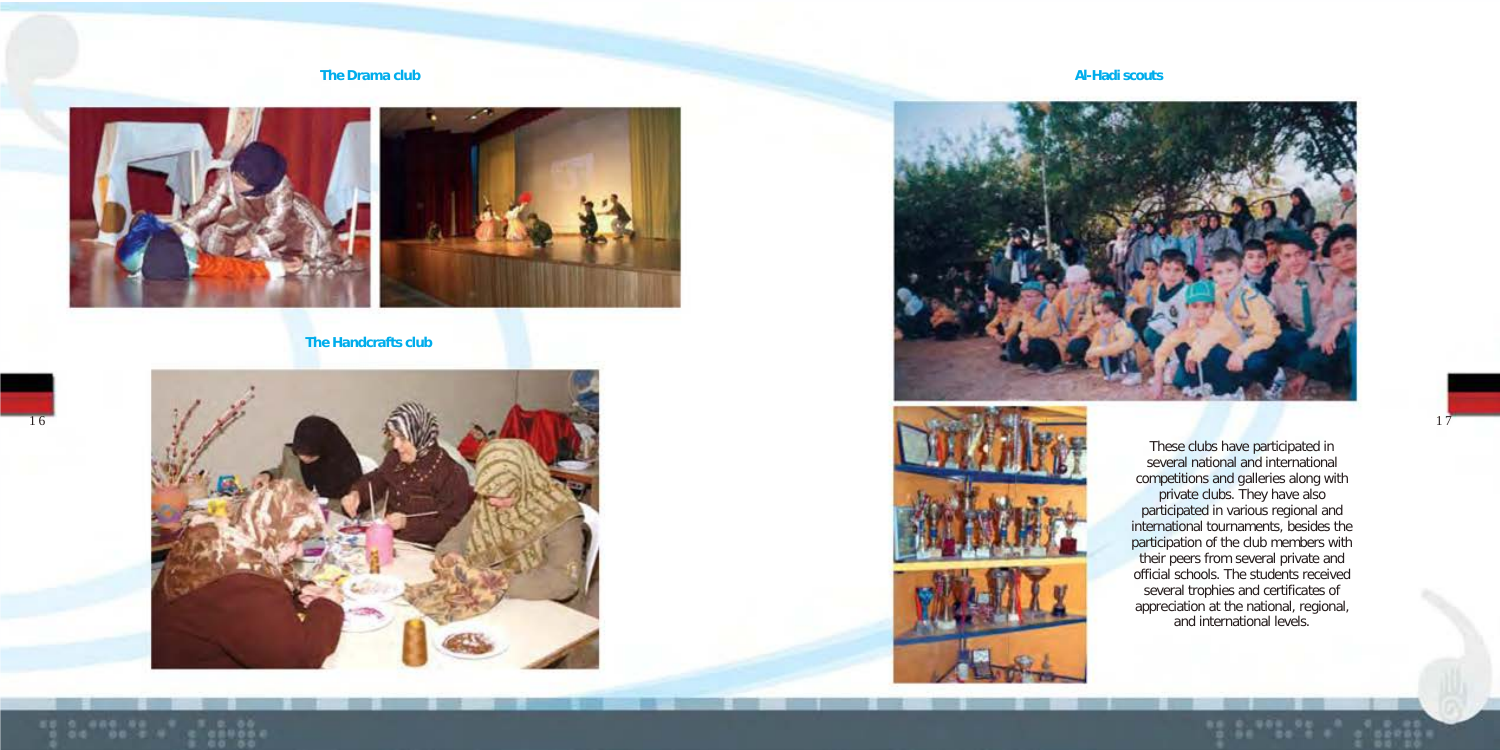To fulfill the needs of those students with special needs, including the deaf, the blind and those with language disabilities, who do not reside in Beirut area and the suburbs, the care division was established to offer a comprehensive care service, in order to enable the students to reach independence and merge in the society... This can be accomplished by means of educative, academic, religious, and entertainment programs that are based on the human and Islamic values.

The care division adopts "a system of families", as well as the continuous communication with the guardians of the students and

the former's participation in the decision-making at the level of education and programs. Moreover, these programs are carried out by care supervisors and educators. To fulfill the needs of students, this division offers the following services:

•Infirmary and Health Care •Counseling and Guidance

•Religious Guidance •Care Division Activities •Nutrition and Daily Life **Issues** 











**The Care Division The Distribution of students in the institution for the academic year 2008/2009**



#### **The numbers of employees during 2008/2009**